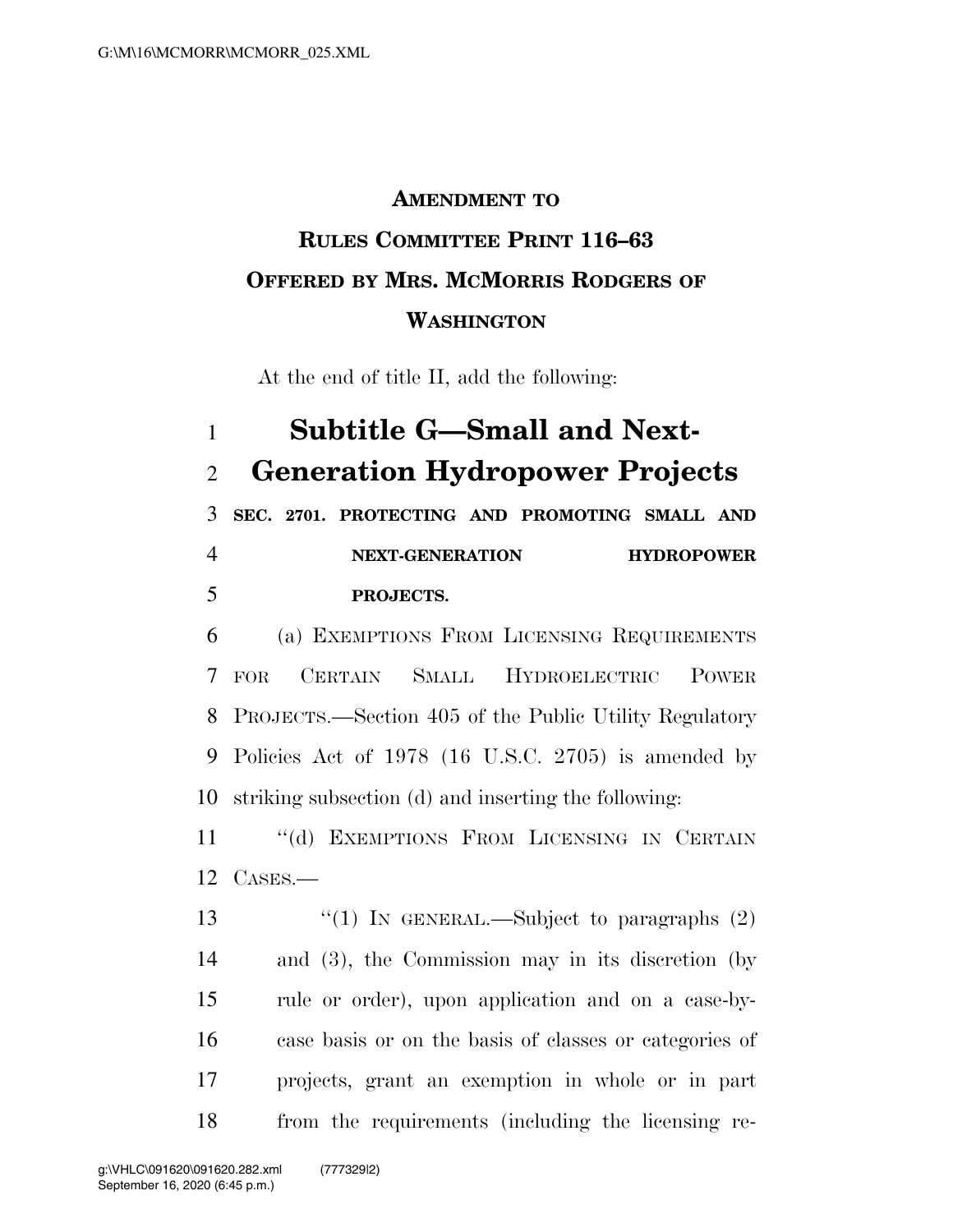| $\mathbf{1}$   | quirements) of part I of the Federal Power Act to |
|----------------|---------------------------------------------------|
| $\overline{2}$ | any small hydroelectric power project—            |
| 3              | "(A) having a proposed installed capacity         |
| $\overline{4}$ | of 10,000 kilowatts or less; or                   |
| 5              | "(B) for which a license was issued under         |
| 6              | part I of the Federal Power Act and the li-       |
| 7              | censee applies for an exemption under this sub-   |
| 8              | section, if $-$                                   |
| 9              | "(i) the license was issued after the             |
| 10             | date of enactment of the Electric Con-            |
| 11             | sumers Protection Act of 1986;                    |
| 12             | "(ii) the Commission determines,                  |
| 13             | based on information available to the Com-        |
| 14             | mission, that continued operation of the          |
| 15             | project is not likely to jeopardize the con-      |
| 16             | tinued existence of any species listed as a       |
| 17             | threatened species or an endangered spe-          |
| 18             | cies under the Endangered Species Act of          |
| 19             | 1973;                                             |
| 20             | "(iii) the Commission determines,                 |
| 21             | based on information available to the Com-        |
| 22             | mission, that continued operation of the          |
| 23             | project is not likely to result in the de-        |
| 24             | struction or adverse modification of an           |
| 25             | area designated as critical habitat for any       |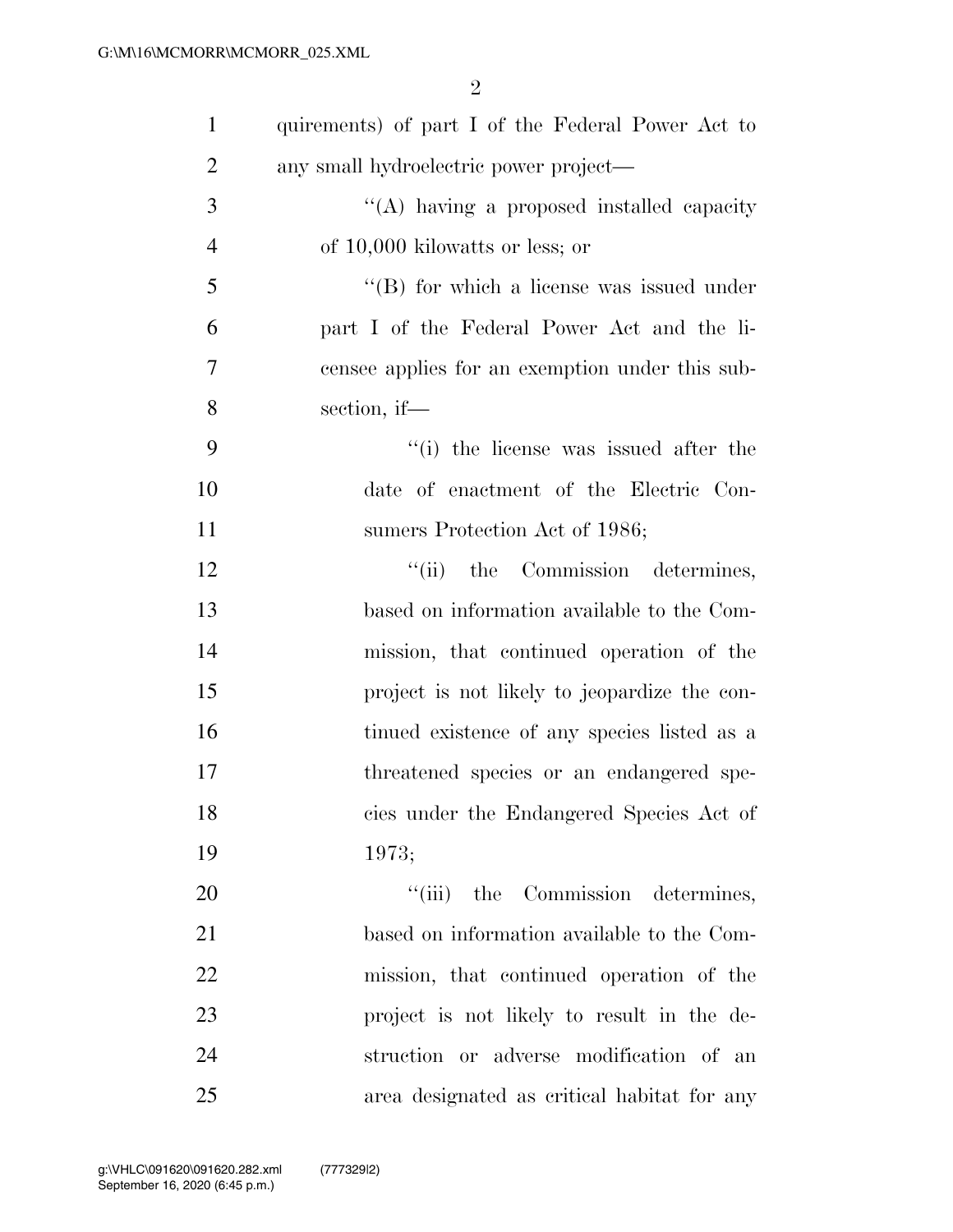| $\mathbf{1}$   | species listed as a threatened species or an               |
|----------------|------------------------------------------------------------|
| $\overline{2}$ | endangered species under the Endangered                    |
| 3              | Species Act of 1973; and                                   |
| 4              | "(iv) the project has an installed ca-                     |
| 5              | pacity of 15 megawatts or less.                            |
| 6              | "(2) REQUIREMENTS.—An exemption granted                    |
| 7              | under paragraph (1) shall be subject to the same           |
| 8              | limitations (to ensure protection for fish and wildlife    |
| 9              | as well as other environmental concerns) as those          |
| 10             | which are set forth in subsections $(c)$ and $(d)$ of sec- |
| 11             | tion 30 of the Federal Power Act with respect to de-       |
| 12             | terminations made and exemptions granted under             |
| 13             | subsection (b) of such section 30 and subsections $(c)$    |
| 14             | and (d) of such section 30 shall apply with respect        |
| 15             | to actions taken and exemptions granted under this         |
| 16             | subsection.                                                |
| 17             | $``(3)$ EFFECTS.—                                          |
| 18             | "(A) IN GENERAL.—Except as provided in                     |
| 19             | subparagraph (B), the granting of an exemp-                |
| <b>20</b>      | tion to a project under this subsection shall in           |
| 21             | no case have the effect of waiving or limiting             |
| 22             | the application (to such project) of the second            |
| 23             | sentence of subsection (b) of this section.                |
| 24             | ENVIRONMENTAL REVIEW.- An ex-<br>$\lq\lq (B)$              |
| 25             | emption granted under paragraph $(1)(B)$ shall             |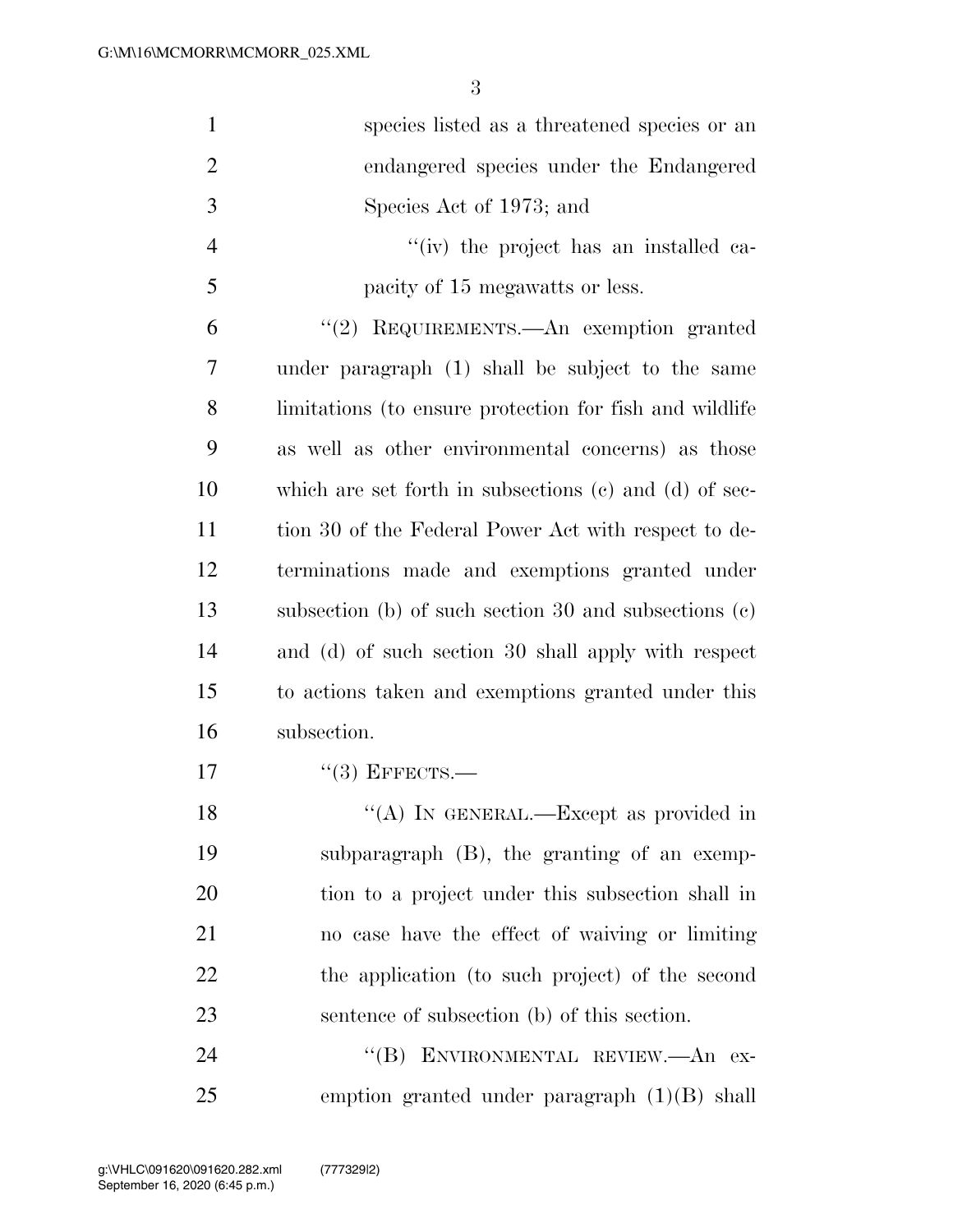be categorically exempt from review under the National Environmental Policy Act of 1969.

 ''(4) EXEMPTION PROCESS.—The Commission shall make a determination with respect to any ap-5 plication for an exemption under paragraph  $(1)(B)$  not later than 90 days after submission of such ap- plication, which period shall include notice and op- portunity for public comment. Any exemption grant- ed under paragraph (1)(B) shall become effective upon the expiration of the applicable existing li-cense.''.

 (b) EXPEDITED LICENSING OF NEXT-GENERATION HYDROPOWER.—Part I of the Federal Power Act (16 U.S.C. 792 et seq.) is amended by adding at the end the following:

## **''SEC. 37. EXPEDITED LICENSING OF NEXT-GENERATION**

**HYDROPOWER PROJECTS.** 

 ''(a) IN GENERAL.—The Commission shall issue li- censes for all next-generation hydropower projects in ac-cordance with this section.

21 "(b) DEFINITIONS.—In this section:

22 "(1) EMERGING HYDROPOWER TECHNOLOGY PROJECT.—The term 'emerging hydropower tech- nology project' means a project that the Commission determines—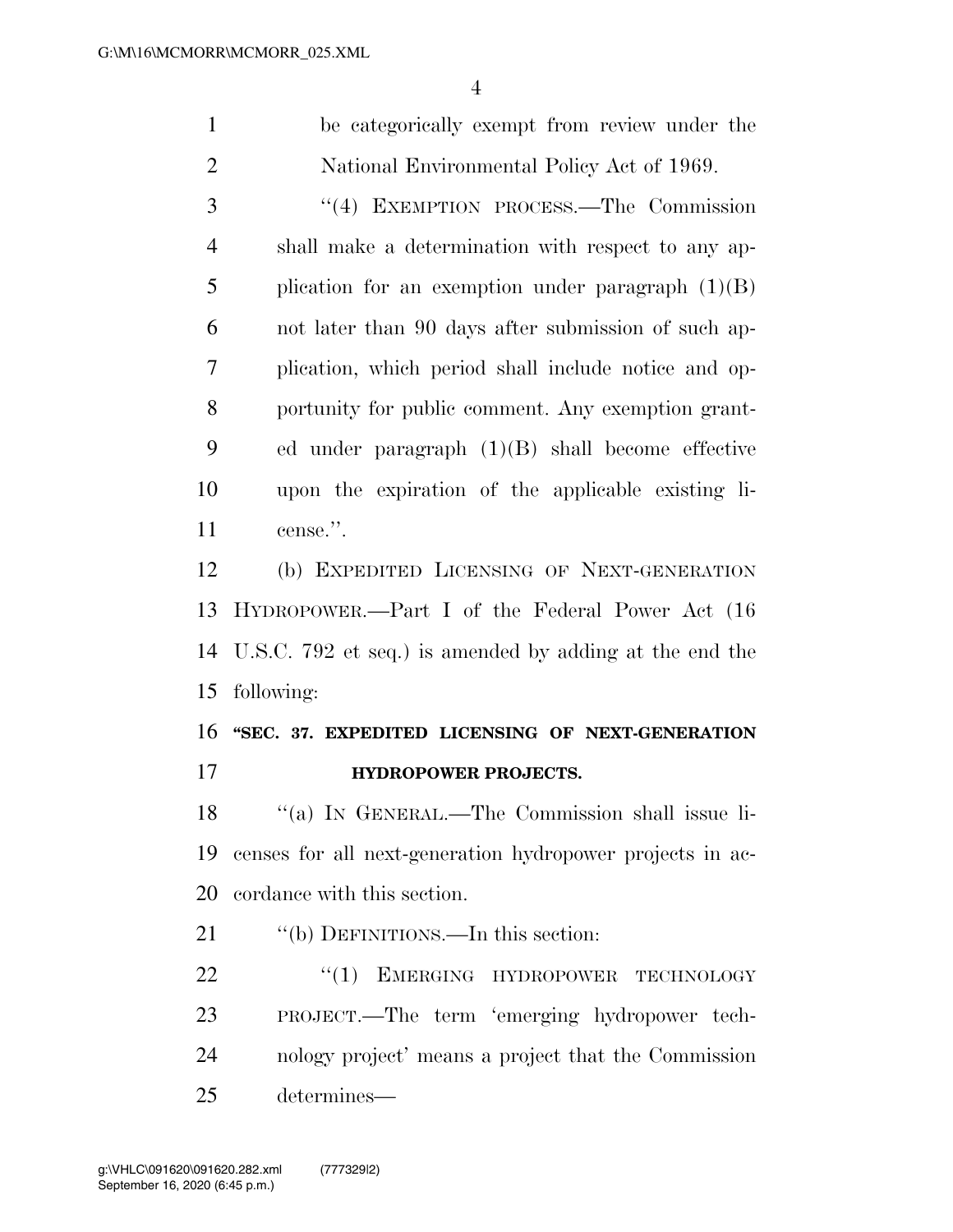$\langle (A)$  will produce electricity from a gener- ator driven by a turbine that converts the po- tential energy of falling or flowing water; ''(B) will utilize turbine or generating tech-

 nology, an energy storage method, or a measure to protect, mitigate, or enhance environmental resources, that is not in widespread, utility- scale use in the United States as of the date of enactment of this section;

 $\lq\lq$  (C) will not be, based on information available to the Commission, likely to jeopardize the continued existence of any species listed as a threatened species or an endangered species under the Endangered Species Act of 1973; and

 ''(D) will not be, based on information available to the Commission, likely to result in the destruction or adverse modification of an area designated as critical habitat for any spe- cies listed as a threatened species or an endan- gered species under the Endangered Species Act of 1973.

22 "(2) NEXT-GENERATION HYDROPOWER PROJECT.—The term 'next-generation hydropower project' means a project that—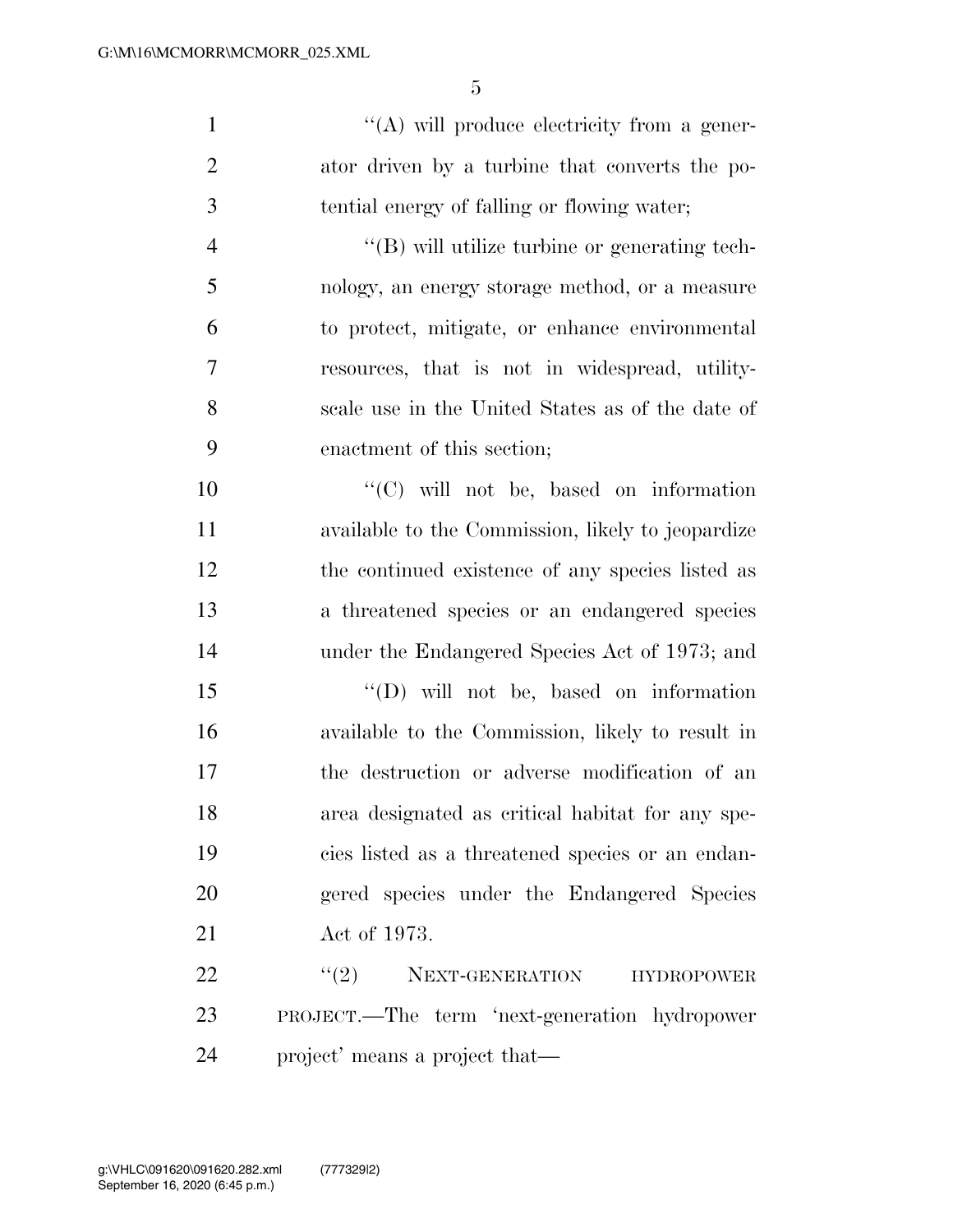| $\mathbf{1}$   | $\cdot$ (A) is required to be licensed under this |
|----------------|---------------------------------------------------|
| $\overline{2}$ | Act;                                              |
| 3              | "(B) is not—                                      |
| $\overline{4}$ | "(i) a qualifying conduit hydropower              |
| 5              | facility under section 30; or                     |
| 6              | "(ii) exempted from licensing under—              |
| $\tau$         | $\lq(1)$ section 30; or                           |
| 8              | $\lq\lq$ (II) section 405 of the Public           |
| 9              | Utility Regulatory Policies Act of                |
| 10             | $1978$ ; and                                      |
| 11             | " $(C)$ is—                                       |
| 12             | "(i) an emerging hydropower tech-                 |
| 13             | nology project;                                   |
| 14             | "(ii) a qualifying facility, as defined in        |
| 15             | section 34;                                       |
| 16             | "(iii) a closed-loop pumped storage               |
| 17             | project under section 35;                         |
| 18             | "(iv) a marine or hydrokinetic project,           |
| 19             | including a project that utilizes a wave          |
| 20             | technology, tidal technology, or in-river         |
| 21             | technology; or                                    |
| 22             | $f'(v)$ a hydropower facility within an           |
| 23             | irrigation, water supply, industrial, agricul-    |
| 24             | tural, or other open or closed water con-         |
| 25             | duit system.                                      |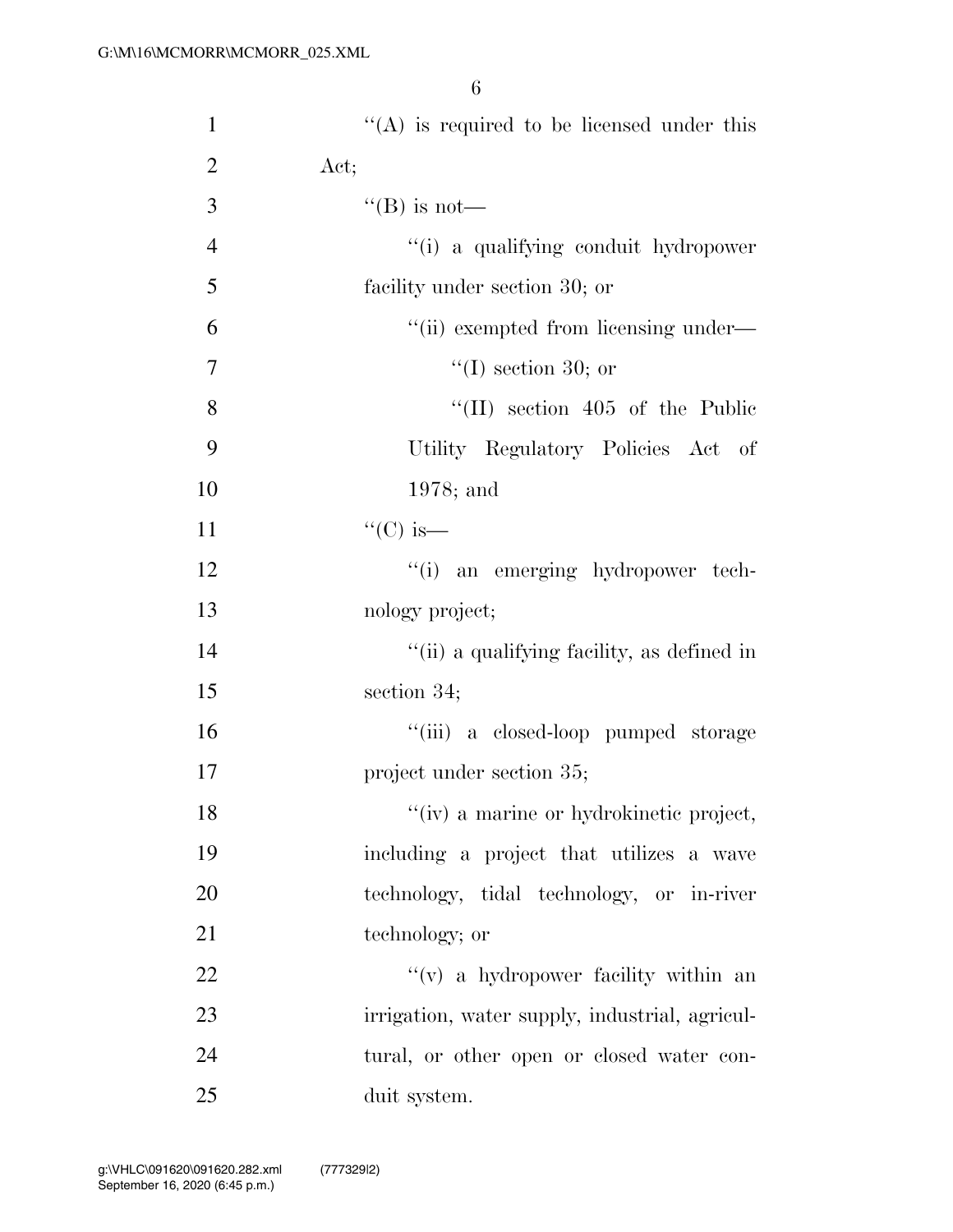| $\mathbf{1}$   | "(c) EXPEDITED LICENSING PROCESS.—                    |
|----------------|-------------------------------------------------------|
| $\overline{2}$ | $``(1)$ NOTIFICATION OF INTENT.—                      |
| 3              | "(A) FILING OF NOTIFICATION.—An appli-                |
| $\overline{4}$ | cant for any next-generation hydropower project       |
| 5              | shall commence the licensing process by filing a      |
| 6              | notification of intent with the Commission.           |
| 7              | "(B) DEADLINE FOR FILING.—Notwith-                    |
| 8              | standing section $15(b)(1)$ , an applicant for a      |
| 9              | next-generation hydropower project shall file a       |
| 10             | notification of intent at least 3 years before the    |
| 11             | expiration of the existing license, if applicable.    |
| 12             | $``(2)$ FILING OF APPLICATION.—                       |
| 13             | "(A) GENERAL DEADLINE. An applicant                   |
| 14             | for a next-generation hydropower project shall        |
| 15             | submit to the Commission an application not           |
| 16             | later than 2 years after filing the notification of   |
| 17             | intent under paragraph (1).                           |
| 18             | "(B) EXISTING LICENCEE DEADLINE.-                     |
| 19             | Notwithstanding section $15(c)(1)$ , an applica-      |
| 20             | tion for any next-generation hydropower project       |
| 21             | shall be filed with the Commission at least 12        |
| 22             | months before the expiration of the term of the       |
| 23             | existing license, if applicable.                      |
| 24             | "(3) DEADLINE FOR ISSUANCE.—The Commis-               |
| 25             | sion shall take final action on a license for a next- |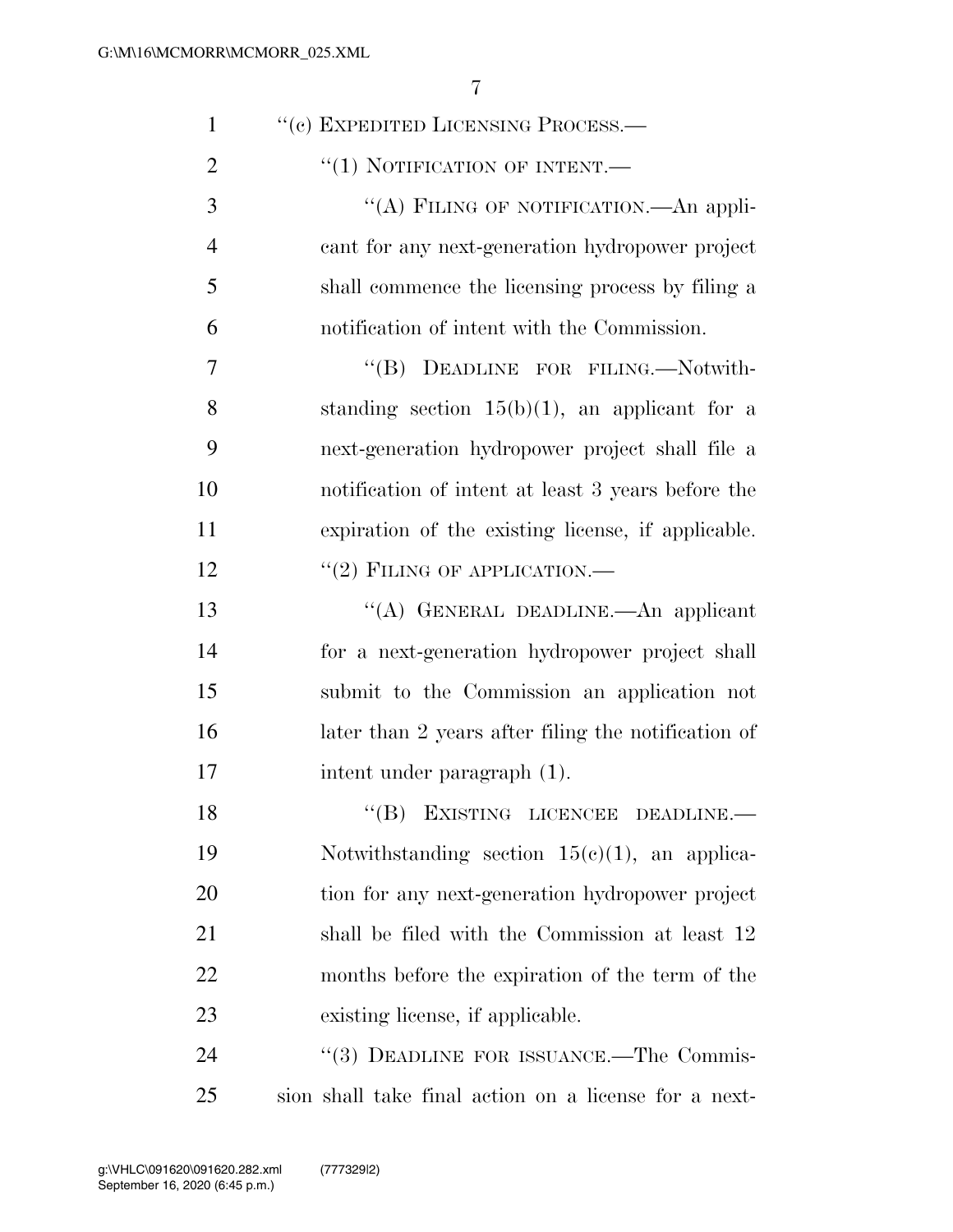generation hydropower project under this section not later than 3 years after the applicant notifies the Commission of its intent to file an application for a license, as provided under paragraph (1).

 ''(d) REQUIREMENTS.—In issuing a license under this section the Commission and all resource agencies with regulatory responsibilities in the licensing process shall—

8 "(1) maximize reliance on existing studies and information and require any person or agency re- questing a new study or information to demonstrate 11 that collection of any new data or preparation of any new study will not jeopardize the Commission's abil- ity to meet the licensing deadline under subsection 14 (c)(3);

 ''(2) consider whether obligations under the Na- tional Environmental Protection Act of 1969 may be met through preparation of an environmental assess- ment or supplementing a previously prepared envi- ronmental assessment or environmental impact statement;

21 ''(3) eliminate any nonessential meetings, re- ports, and paperwork, including interim study re- ports and a draft license application or similar docu-ment, without compromising effective consultation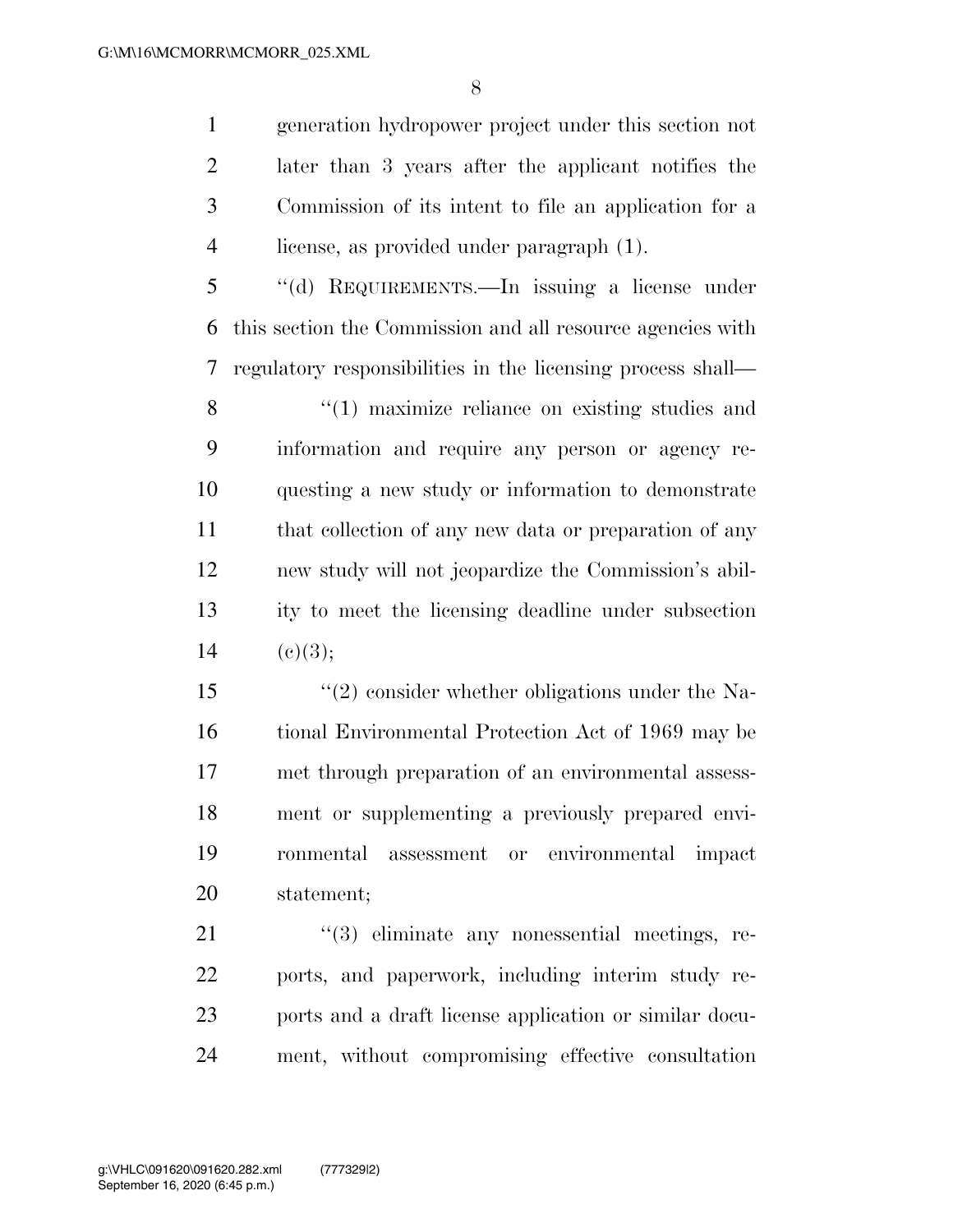with, and participation of, Federal and State re-source agencies, Indian tribe, and the public; and

3 ''(4) consider existing project works and other infrastructure to be included in the environmental baseline.

 ''(e) RULE.—Not later than 90 days after the date of enactment of this section, and after consultation with the task force described in subsection (f), which 90 days shall include public notice and opportunity for comment, the Commission shall issue a rule implementing this sec- tion. Such rule shall include a process, not to exceed 60 days, for the Commission to determine on a case-by-case basis whether a proposed or existing project qualifies as a next-generation hydropower project prior to the initi-ation of the licensing or relicensing process.

 ''(f) TASK FORCE.—The Commission shall convene a task force, with appropriate Federal and State agencies, Indian tribes, and licensees under this part represented, to coordinate the regulatory processes associated with the authorizations required to license next-generation hydro-power projects pursuant to this section.

 ''(g) CHOICE OF PROCESS.—An applicant for a licence for a project described in clause (ii) or (iii) of sub-